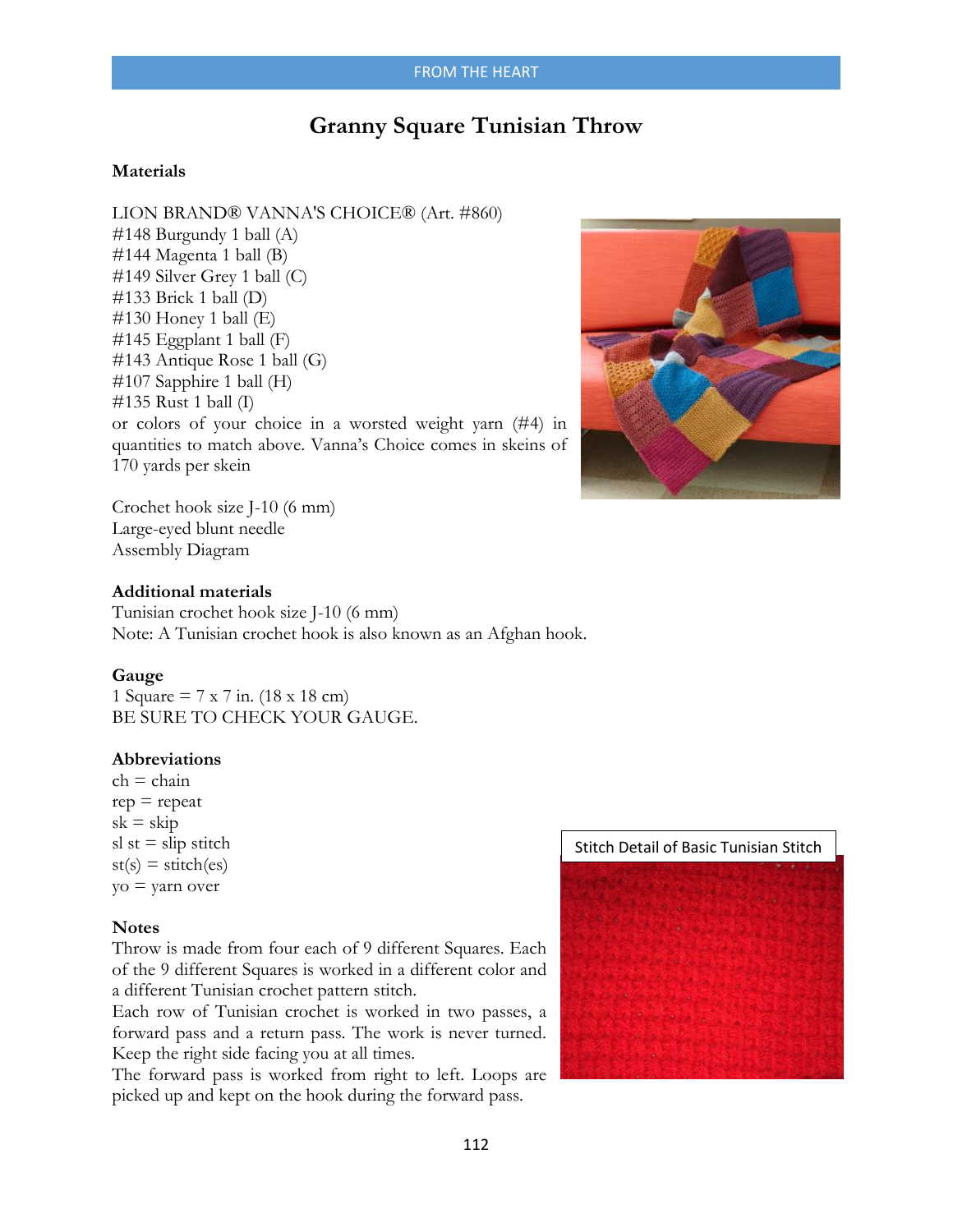The return pass is worked from left to right. Loops are worked off the hook during the return pass. Different patterns are created by picking up loops in a different order or manner during the forward pass.

Lace patterns are created by working chains between loops.

The working yarn is held to the back of the work, except when working Tunisian Purl.

Tunisian crochet fabric can have a tendency to curl. Work loosely and evenly to help minimize the curl.

# **Square A – Basic Tunisian Crochet (Make 4)**

With A, ch 27.

Foundation Row (forward pass): Insert hook in 2nd ch from hook, yo and draw up a loop (2 loops on hook), \*keeping all loops on hook, insert hook in next ch, yo and draw up a loop; rep from \* across – 27 loops on hook. Do not turn.

Foundation Row (return pass): Yo and draw through first loop, \*yo and draw through 2 loops; rep from  $*$  until 1 loop remains (this loop becomes the first st of the next row) – 27 sts. Do not turn.

Row 1 (forward pass): Sk first vertical bar of previous row (against edge of piece), \*keeping all loops on hook, insert hook from right to left under next vertical bar, yo and draw up a loop; rep from \* across. Do not turn.

Row 1 (return pass): Work same as Foundation Row (return pass).

Rep both passes of Row 1 until a total of 20 rows have been worked.

Last Row: Sk first vertical bar, sl st in each vertical bar across. Fasten off.

# **Square B – Tunisian Crossed Stitch (Make 4)**

With B, ch 29.

Foundation Row (both passes): Work same as Foundation Row of Square  $A - 29$  sts.

Row 1 (forward pass): Sk first vertical bar of previous row, \*keeping all loops on hook, sk next vertical bar, insert hook from right to left under next vertical bar, yo and draw up a loop, insert hook from right to left under skipped vertical bar, yo and draw up a loop; rep from \* across. Do not turn.

Row 1 (return pass): Work same as Foundation Row (return pass).

Rep both passes of Row 1 until a total of 18 rows have been worked.

Last Row: Sk first vertical bar, sl st in each vertical bar across. Fasten off.

# **Square C – Tunisian Knit (Make 4)**

Note: In this square, the hook is inserted all the way through the fabric, from front to back. With C, ch 25.

Foundation Row (both passes): Work same as Foundation Row of Square  $A - 25$  sts.

Row 1 (forward pass): Sk first vertical bar of previous row, \*keeping all loops on hook, insert hook from right to left under next vertical bar and through the fabric (to the wrong side of the piece), yo and draw up a loop; rep from \* across. Do not turn.

Row 1 (return pass): Work same as Foundation Row (return pass).

Rep both passes of Row 1 until a total of 25 rows have been worked.

Last Row: Sk first vertical bar, sl st in each vertical bar across. Fasten off.

### **Square D – Tunisian Bias Stitch (Make 4)**

With D, ch 31.

Foundation Row (both passes): Work same as Foundation Row of Square  $A - 31$  sts.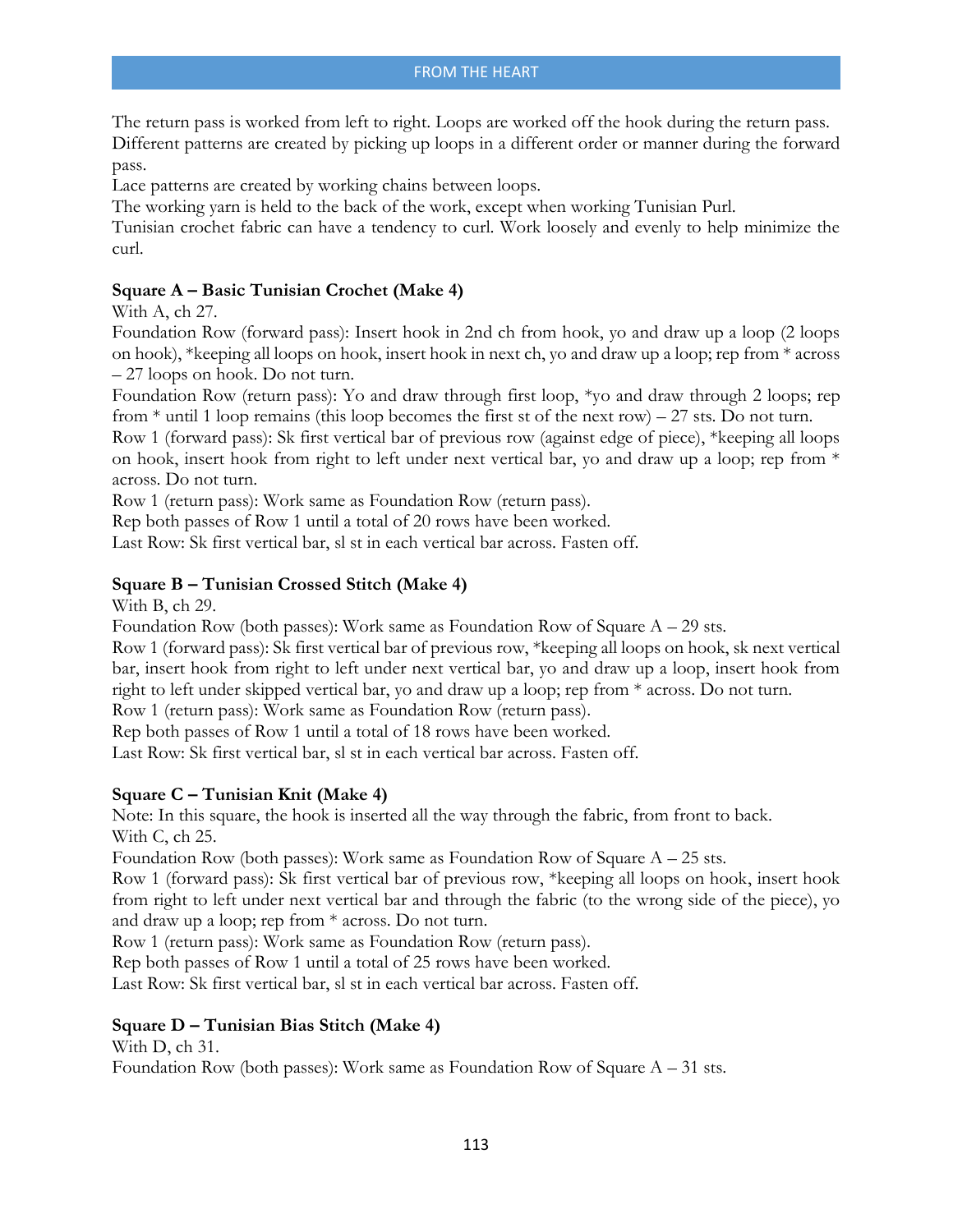Row 1 (forward pass): Sk first vertical bar of previous row, \*keeping all loops on hook, sk next vertical bar, insert hook from right to left under next vertical bar, yo and draw up a loop, insert hook from right to left under skipped vertical bar, yo and draw up a loop; rep from \* across. Do not turn.

Row 1 (return pass): Work same as Foundation Row (return pass).

Row 2 (forward pass): Sk first vertical bar of previous row, insert hook from right to left under next vertical bar, yo and draw up a loop, \*keeping all loops on hook, sk next vertical bar, insert hook from right to left under next vertical bar, yo and draw up a loop, insert hook from right to left under skipped vertical bar, yo and draw up a loop; rep from \* across to last vertical bar, insert hook from right to left under last vertical bar, yo and draw up a loop.

Row 2 (return pass): Work same as Foundation Row (return pass).

Rep both passes of Rows 1 and 2 until a total of 19 rows have been worked. Last Row: Sk first vertical bar, sl st in each vertical bar across. Fasten off.

# **Square E – Tunisian Purl (Make4)**

With E, ch 27.

Foundation Row (both passes): Work same as Foundation Row of Square  $A - 27$  sts.

Row 1 (forward pass): Sk first vertical bar of previous row, \*holding yarn to the front and keeping all loops on hook, insert hook from right to left under next vertical bar, yo and draw up a loop; rep from \* across.

Row 1 (return pass): Work same as Foundation Row (return pass).

Rep both passes of Row 1 until a total of 19 rows have been worked.

Last Row: Sk first vertical bar, sl st in each vertical bar across. Fasten off.

# **Square F – Tunisian Rib (Make 4)**

Note: In this square, 3 basic Tunisian sts are alternated with 3 Tunisian purl sts. With F, ch 28.

Foundation Row (both passes): Work same as Foundation Row of Square  $A - 28$  sts.

Row 1 (forward pass): Sk first vertical bar of previous row, keeping all loops on hook, (insert hook from right to left under next vertical bar, yo and draw up a loop) 3 times (3 basic Tunisian sts made), \*(holding yarn to the front, insert hook from right to left under next vertical bar, yo and draw up a loop) 3 times (3 Tunisian purl sts made), (insert hook from right to left under next vertical bar, yo and draw up a loop) 3 times; rep from \* across.

Row 1 (return pass): Work same as Foundation Row (return pass).

Rep both passes of Row 1 until a total of 21 rows have been worked.

Last Row: Sk first vertical bar, sl st in each vertical bar across. Fasten off.

# **Square G – Tunisian Lace (Make 4)**

With G, ch 29.

Foundation Row (forward pass): Work same as Foundation Row (forward pass) of Square  $A - 29$ loops on hook.

Foundation Row (return pass): \*Ch 3, yo and draw through 5 loops, yo and draw through 1 loop (cluster made); rep from \* until 1 loop remains.

Row 1 (forward pass): \*Keeping all loops on hook, insert hook into top of next cluster, yo and draw up a loop; working in next ch-3 (insert hook in next ch, yo and draw up a loop) 3 times; rep from \* across.

Row 1 (return pass): \*Ch 3, yo and draw through 5 loops, yo and draw through 1 loop (cluster made); rep from \* until 1 loop remains.

Rep both passes of Row 1 until a total of 14 rows have been worked.

Last Row: Sk first vertical bar, sl st in each vertical bar across. Fasten off.